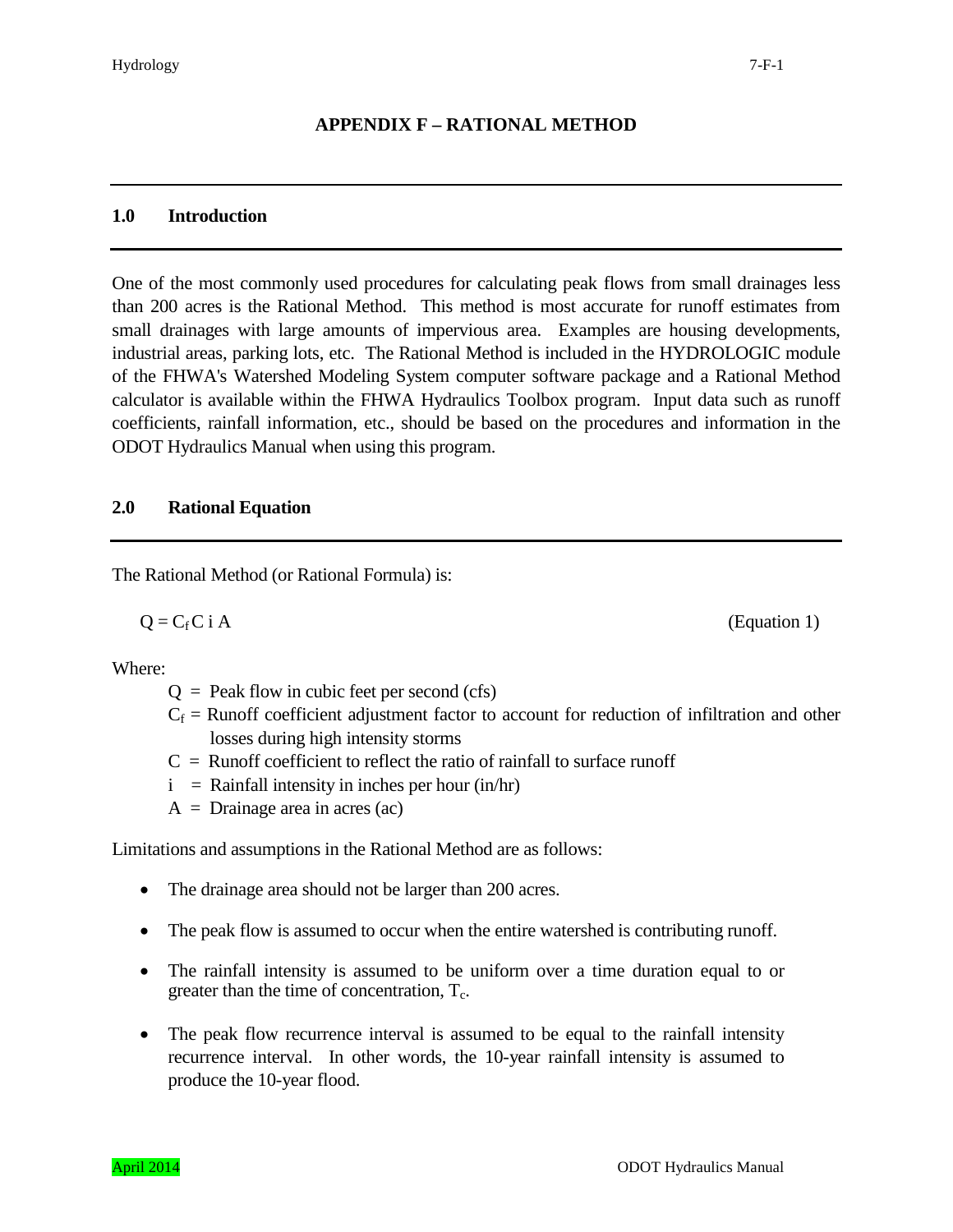Detailed descriptions of the Rational Method input variables follow:

• **Runoff Coefficient "C" -** This variable represents the ratio of runoff to rainfall. It is the most difficult input variable to estimate. It represents the interaction of many complex factors, including the storage of water in surface depressions, infiltration, antecedent moisture, ground cover, ground slopes, and soil types. In reality, the coefficient may vary with respect to prior wetting and seasonal conditions. The use of average values has been adopted to simplify the determination of this coefficient. Table 1 lists runoff coefficients for various combinations of ground cover and slope. Where a drainage area is composed of subareas with different runoff coefficients, a composite coefficient for the total drainage area is computed by dividing the summation of the products of the subareas and their coefficients by the total area:

$$
Composite C = \frac{\sum (C_{\text{Individual Area}})(A_{\text{Individual Area}})}{A_{\text{Total Area}}}
$$
(Equation 2)

The impervious surface area is often a factor in stormwater storage and water quality treatment designs. Impervious surfaces have runoff coefficients greater than 0.80 based on Table 1. These are hard surfaces which either prevent or significantly retard the entry of water into the soil mantle. Common impervious surfaces include, but are not limited to, roof tops, walkways, patios, driveways, parking lots or other storage areas, concrete or asphalt paving, gravel roads, packed earthen materials, oiled, macadam, or other similar surfaces.

- **Runoff Coefficient Adjustment Factor "C<sub>f</sub>"** The coefficients in Table 1 are applicable for 10-years or less recurrence interval storms. Less frequent, higher intensity storms require adjusted runoff coefficients because infiltration and other losses have a proportionally smaller effect on runoff. Runoff coefficient adjustment factors  $(C_f)$  for storms of different recurrence intervals are listed in Table 2.
- **Rainfall Intensity "i" -** This variable indicates rainfall severity. Rainfall intensity is related to rainfall duration and design storm recurrence interval. Rainfall intensity at a duration equal to the time of concentration  $(T_c)$  is used to calculate the peak flow in the Rational Method. The rainfall intensity can be selected from the appropriate intensity-duration-recurrence interval (I-D-R) curve in [Appendix A.](ftp://ftp.odot.state.or.us/techserv/Geo-Environmental/Hydraulics/Hydro/Manuals_and_Guidance/HDM%202011/Chapter_07_2011/Chapter_07_appendix_A/CHAPTER_07_APPENDIX_A.pdf)
- **Area "A" -** The area is defined as the drainage surface area in acres, measured in a horizontal plane. The area is usually measured from plans or maps using a planimeter. The area includes all land enclosed by the surrounding drainage divides. In highway drainage design, this area will frequently include upland properties beyond the highway right-of-way.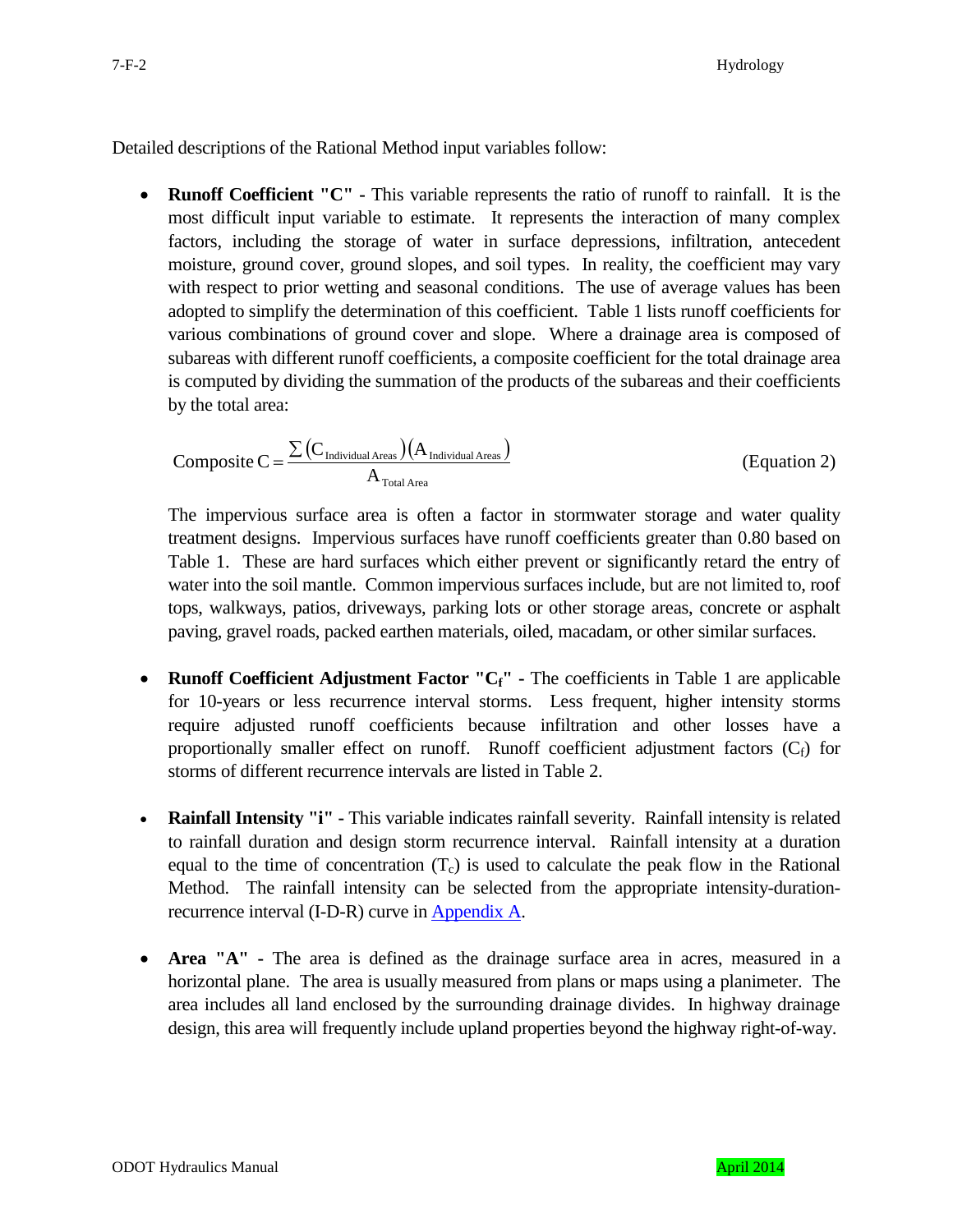|                                       | <b>FLAT</b> | <b>ROLLING</b> | HILLY |
|---------------------------------------|-------------|----------------|-------|
| Payement & Roofs                      | 0.90        | 0.90           | 0.90  |
| <b>Earth Shoulders</b>                | 0.50        | 0.50           | 0.50  |
| Drives & Walks                        | 0.75        | 0.80           | 0.85  |
| <b>Gravel Pavement</b>                | 0.85        | 0.85           | 0.85  |
| <b>City Business Areas</b>            | 0.80        | 0.85           | 0.85  |
| <b>Apartment Dwelling Areas</b>       | 0.50        | 0.60           | 0.70  |
| Light Residential: 1 to 3 units/acre  | 0.35        | 0.40           | 0.45  |
| Normal Residential: 3 to 6 units/acre | 0.50        | 0.55           | 0.60  |
| Dense Residential: 6 to 15 units/acre | 0.70        | 0.75           | 0.80  |
| Lawns                                 | 0.17        | 0.22           | 0.35  |
| <b>Grass Shoulders</b>                | 0.25        | 0.25           | 0.25  |
| Side Slopes, Earth                    | 0.60        | 0.60           | 0.60  |
| Side Slopes, Turf                     | 0.30        | 0.30           | 0.30  |
| Median Areas, Turf                    | 0.25        | 0.30           | 0.30  |
| Cultivated Land, Clay & Loam          | 0.50        | 0.55           | 0.60  |
| Cultivated Land, Sand & Gravel        | 0.25        | 0.30           | 0.35  |
| Industrial Areas, Light               | 0.50        | 0.70           | 0.80  |
| <b>Industrial Areas, Heavy</b>        | 0.60        | 0.80           | 0.90  |
| Parks & Cemeteries                    | 0.10        | 0.15           | 0.25  |
| Playgrounds                           | 0.20        | 0.25           | 0.30  |
| Woodland & Forests                    | 0.10        | 0.15           | 0.20  |
| Meadows & Pasture Land                | 0.25        | 0.30           | 0.35  |
| <b>Unimproved Areas</b>               | 0.10        | 0.20           | 0.30  |

# **Table 1 Runoff Coefficients for the Rational Method**

*Note:* 

- *Impervious surfaces in bold*
- *Rolling = ground slope between 2 percent to 10 percent*
- *Hilly = ground slope greater than 10 percent*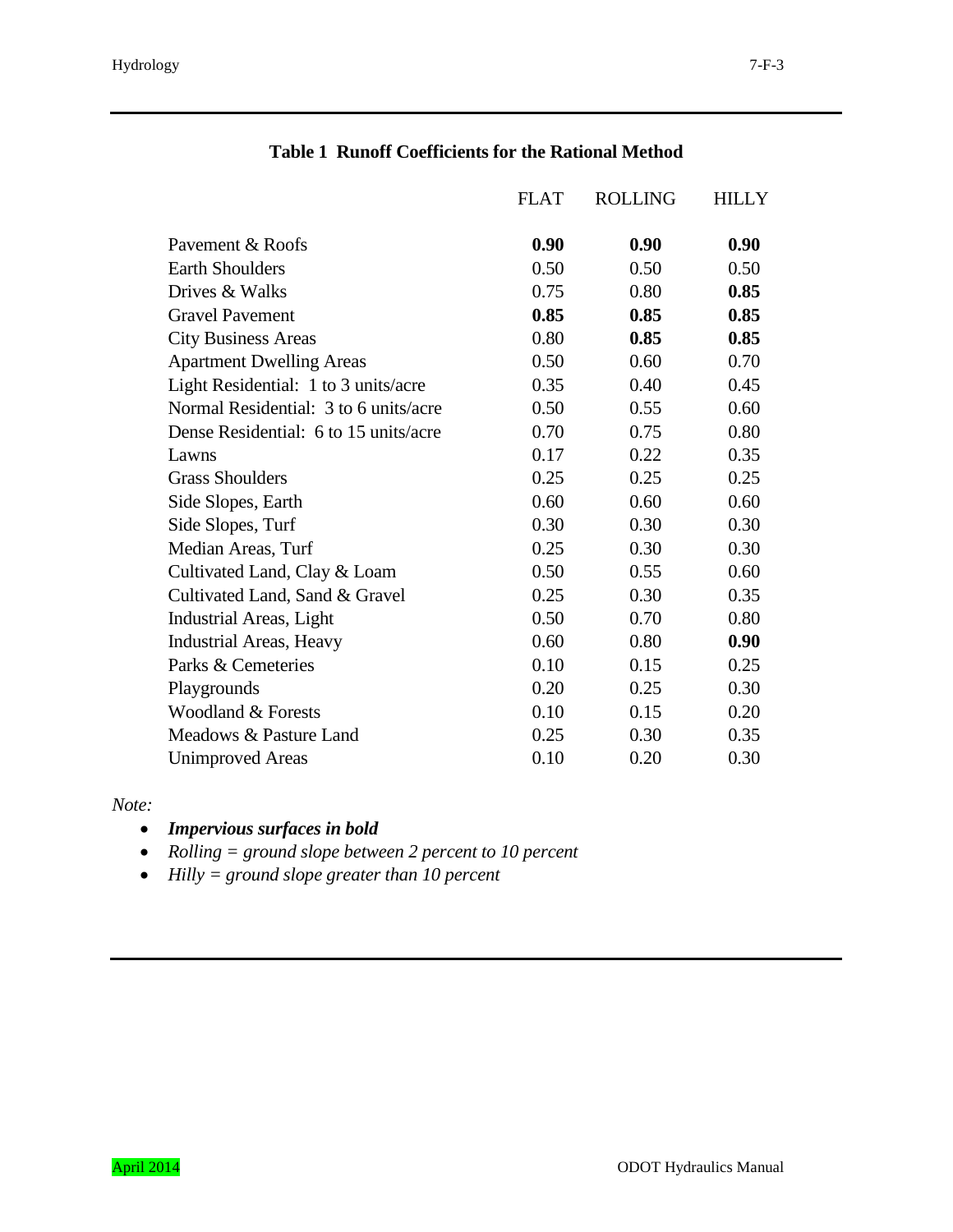|  |  |  | <b>Table 2 Runoff Coefficient Adjustment Factors</b> |  |
|--|--|--|------------------------------------------------------|--|
|--|--|--|------------------------------------------------------|--|

| RECURRENCE INTERVAL | RUNOFF COEFFICIENT ADJUSTMENT FACTOR |  |  |
|---------------------|--------------------------------------|--|--|
| 10 years or less    | 1.0                                  |  |  |
| 25 years            | 1.1                                  |  |  |
| 50 years            | 12                                   |  |  |
| 100 years           | 1.25                                 |  |  |

• **Time of Concentration "T<sub>c</sub>"** - The time of concentration (T<sub>c</sub>), is defined as the time it takes for runoff to travel from the hydraulically most distant point in the watershed to the point of reference downstream. Most drainage paths consist of overland flow segments as well as channel flow segments. The overland flow component can be further divided into a sheet flow segment and a shallow concentrated flow segment. Urban drainage basins often will have one or more pipe flow segments. The travel time is computed for each flow segment and the time of concentration is equal to the sum of the individual travel times, as follows:

$$
T_c = T_{osf} + T_{scf} + T_{ocf} + T_{pf}
$$
 (Equation 3)

Where:

 $T_c$  = Time of concentration in minutes (min.)  $T_{\text{osf}}$  = Travel time for the overland sheet flow segment in minutes (min.)  $T_{\text{scf}}$  = Travel time for the shallow concentrated flow segment in minutes (min.)  $T_{\text{ocf}}$  = Travel time for the open-channel flow segment(s) in minutes (min.)  $T_{\text{pf}}$  = Travel time for the pipe flow segment(s) in minutes (min.)

The drainage path used to determine the time of concentration need not include all of the listed segments. As an example, a roadway pavement bounded by curbs and drained by an inlet connected to a storm drain will have segments of overland sheet flow (pavement), open-channel flow (gutter), and pipe flow (storm drain). There is no shallow concentrated flow segment.

The travel times for the flow segments are determined as follows.

• **Overland Sheet Flow -** Overland sheet flow is shallow flow over a plane surface. It occurs in the furthest upstream segment of the drainage path, which is located immediately downstream from the drainage divide. The length of the overland sheet flow segment is the shorter of: the distance between the drainage divide and the upper end of a defined channel,

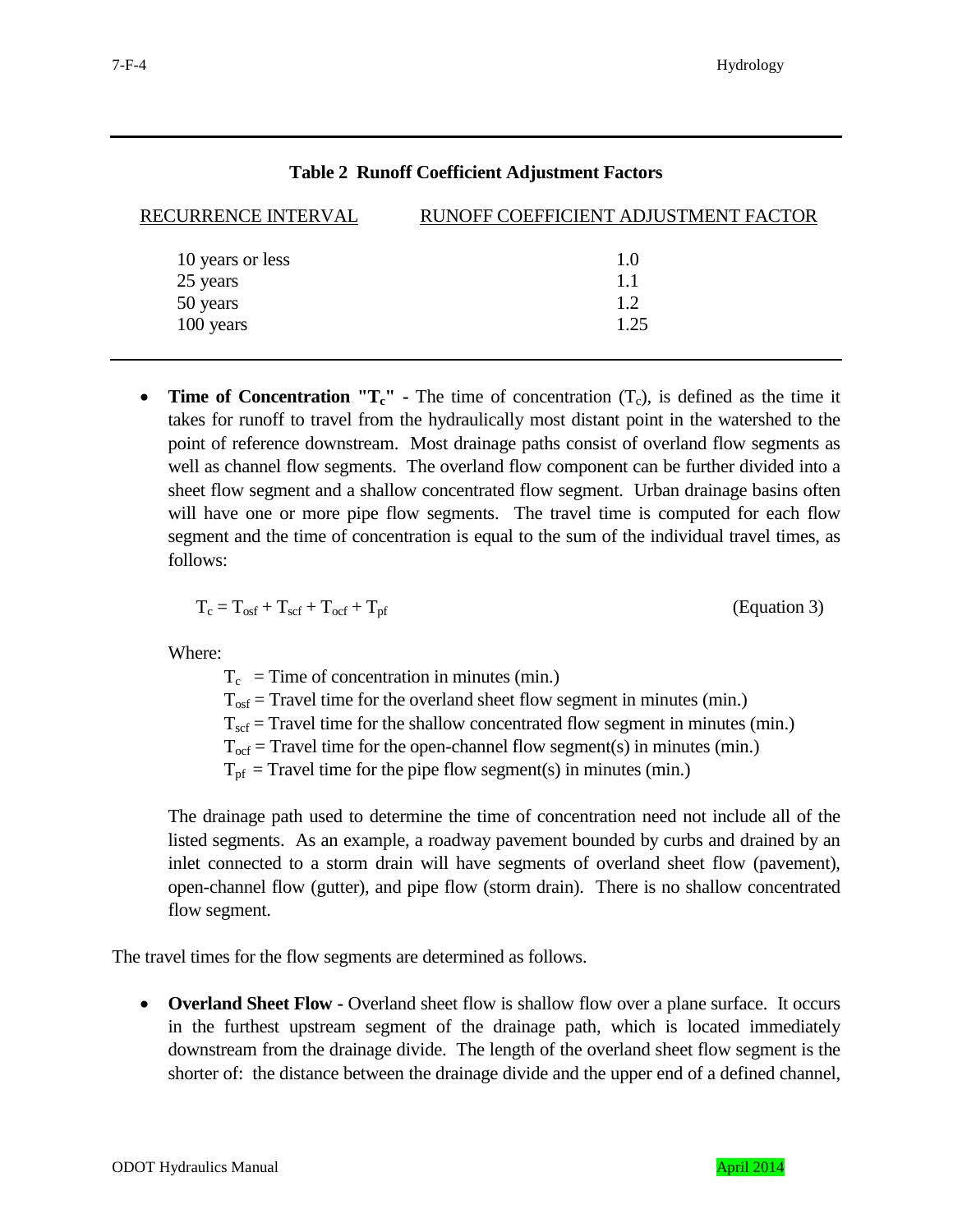or a distance of 300 feet. The overland sheet flow velocity is usually slower than the velocities further downstream.

The kinematic wave equation can be used to estimate the time of concentration associated with overland sheet flow. The equation is shown below, and it is only applicable for travel

$$
T_{\text{osf}} = \frac{0.93(L^{0.6}n^{0.6})}{(i^{0.4}S^{0.3})}
$$
 (Equation 4)

distances equal to or less than 300 feet. Where:

 $T_{\text{osf}}$  = Travel time for the overland sheet flow segment in minutes (min.)

 $L =$  Length of the overland sheet flow segment in feet (ft)

- $n =$ Manning's roughness coefficient (See Table 3)
- $i =$  Rainfall intensity in inches per hour (in/hr) Se[e Appendix A.](ftp://ftp.odot.state.or.us/techserv/Geo-Environmental/Hydraulics/Hydro/Manuals_and_Guidance/HDM%202011/Chapter_07_2011/Chapter_07_appendix_A/CHAPTER_07_APPENDIX_A.pdf)
- $S =$ The average slope of the overland area in feet per feet (ft/ft)

*Note: Calculating the time of concentration for overland sheet flow is an iterative or trial and error solution because both the flow time and the rainfall intensity are unknown. The procedure is illustrated in the Example.*

#### **Table 3 Manning's Roughness Coefficients for Overland Sheet Flow**

(Maximum Flow Depth = 1 inch)

| Payement & Roofs                                 | 0.014 |
|--------------------------------------------------|-------|
| <b>City Business Areas</b>                       | 0.014 |
| <b>Graveled Surfaces</b>                         | 0.020 |
| <b>Apartment Dwelling Areas</b>                  | 0.050 |
| <b>Industrial Areas</b>                          | 0.050 |
| Urban Residential Areas (more than 6 units acre) | 0.080 |
| Meadows, Pastures & Range Land                   | 0.150 |
| Rural Residential Areas (more than 6 units acre) | 0.240 |
| Playgrounds, Light Turf                          | 0.240 |
| Parks & Cemeteries, Heavy Turf                   | 0.400 |
| Woodland & Forests                               | 0.400 |
|                                                  |       |

• **Shallow Concentrated Flow -** Overland sheet flow often becomes either shallow concentrated flow or open-channel flow as it progresses down the drainage. It becomes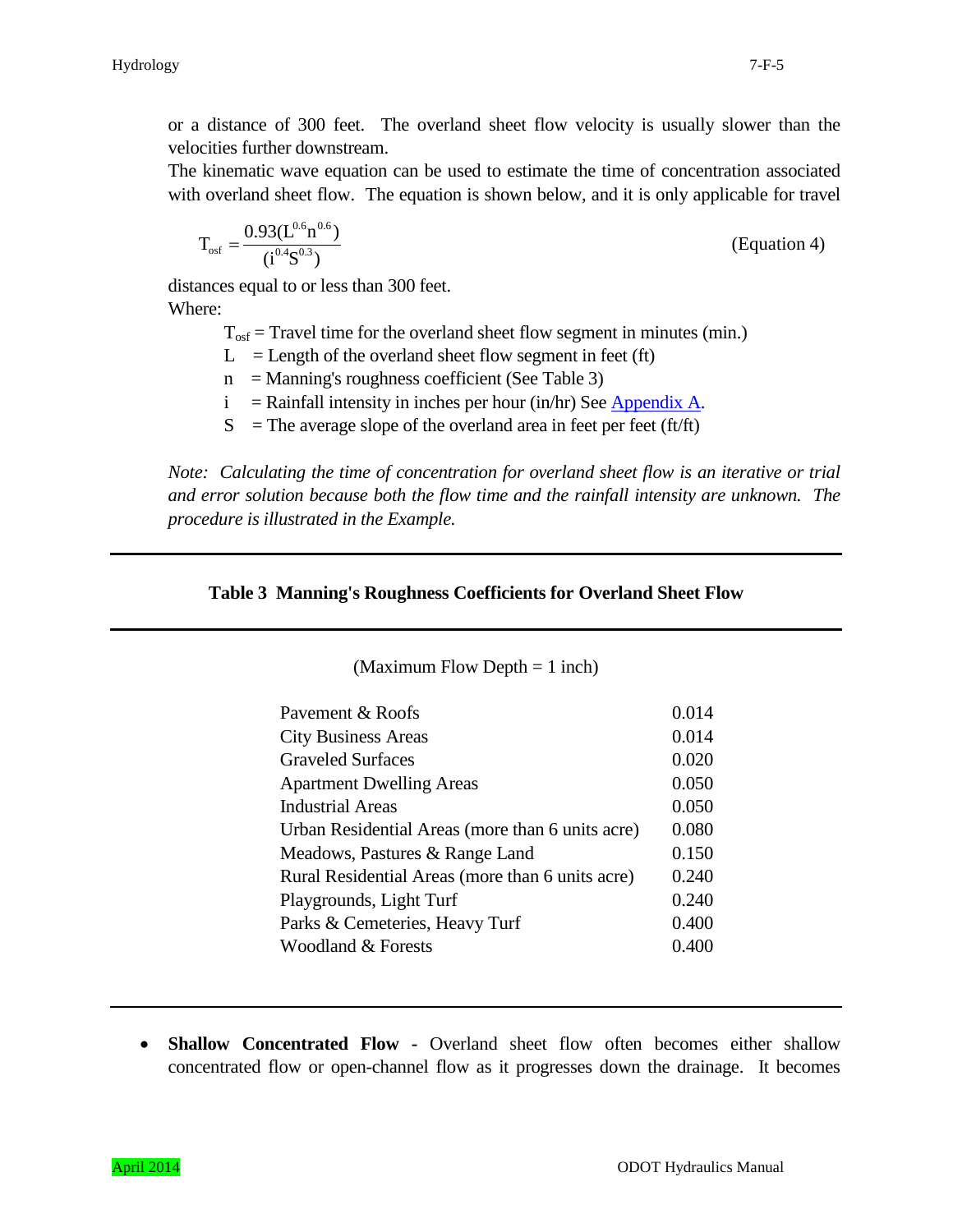shallow concentrated flow if it enters a shallow or poorly defined channel such as a gully or rill. The average shallow concentrated flow velocity can be approximated using Figure 1, in which the velocity is a function of the watercourse slope and the surface type. The travel

$$
T_{\rm scf} = \frac{L}{60V}
$$
 (Equation 5)

time for the shallow concentrated flow segment is calculated by the following formula: Where:

- $T_{\text{scf}}$  = Travel time for the shallow concentrated flow segment in minutes (min.)
- $L =$  Length of the shallow concentrated flow segment in feet (ft)
- $V =$  Average flow velocity in feet per second (ft/s), as shown in Figure 1.

*Note: This figure is from the 1972 "Soil Conservation Service Handbook".*

• **Open-Channel and Pipe Flow -** Overland sheet flow, or shallow concentrated flow, becomes open-channel flow when it enters a defined channel with known cross-sectional geometry, a channel visible on aerial photographs, or a channel indicated by a blue line on a USGS 7.5 - minute quadrangle map. Sheet or shallow concentrated flow becomes pipe flow when it enters a closed conduit such as a culvert or storm drain. The velocities in the segments of the drainage path with open-channel or pipe flow are determined by Manning's equation. Once the velocity is known, the travel time for the segment is calculated by dividing the segment length by the velocity. The procedure is similar to the method used with Equation 5 for shallow concentrated flow. Flows in open-channels, conduits and gutters are discussed in **Chapter 8**.

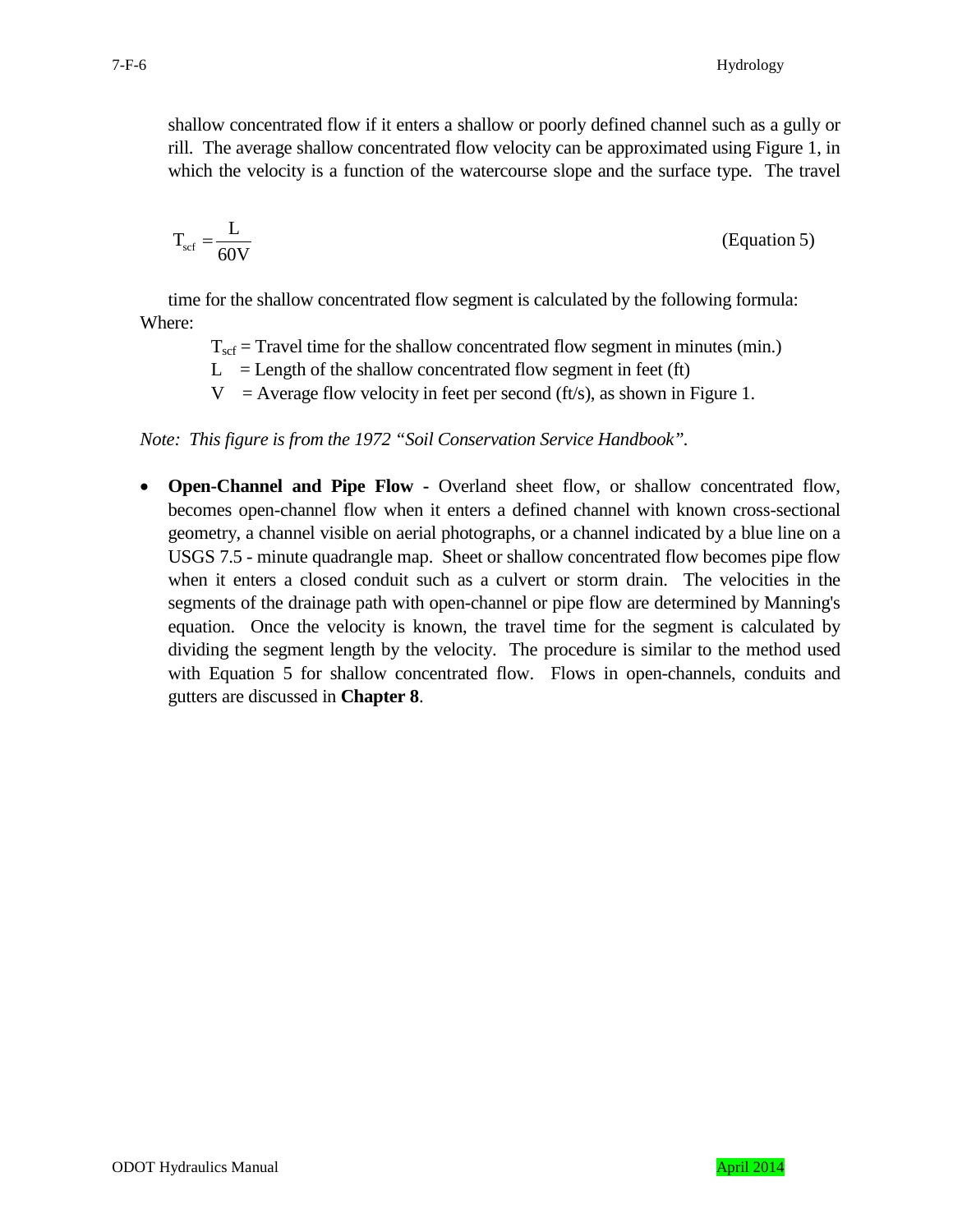

**Figure 1 Shallow Concentrated Flow Velocities**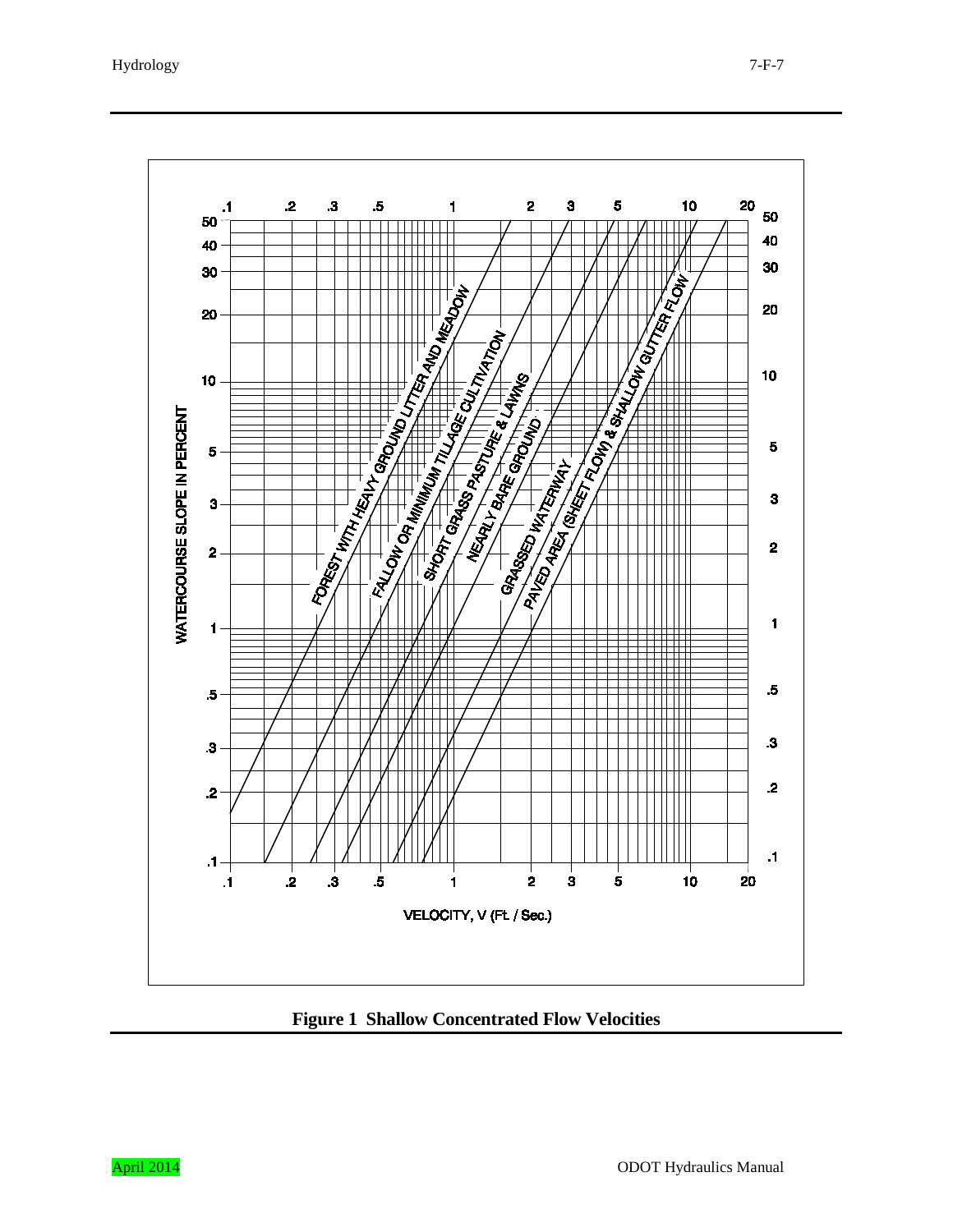## **3.0 Discharges at Junctions**

The locations where tributary subbasin and basin drainage paths connect to each other are called flow junctions or junctions. An important part of a hydraulic analysis is to determine the peak discharges that will pass through these junctions. In many cases, it can be assumed that the peak discharge occurs when the entire upstream drainage area is contributing flow. This occurs when the storm duration is equal to the time of concentration of the tributary with the longest time of concentration, based on the assumptions used in the Rational Method.

The preceding assumption is not valid in some instances. Sometimes the peak discharge at a junction occurs when the storm duration corresponds to the time of concentration of the tributary with a shorter time of concentration. When this occurs, the entire drainage area of the tributary with the shorter time of concentration will be contributing flow, and only a portion of the drainage area with the longer time of concentration will be contributing runoff. The runoff from the more remote portions of the drainage basin with the longer time of concentration will not yet have arrived at the junction.

The designer should be aware that the peak flow at a junction can occur when the storm duration corresponds to the time of concentration of a tributary, and this possibility should be checked at critical junctions. **This situation is most likely at junctions where the flow from a large and impervious subbasin with a shorter time of concentration joins the discharge from an upstream subbasin that is mostly pervious with a longer time of concentration.** The following procedure can be used to determine discharges into junctions.

- **Step 1 -** Calculate the times of concentration of the various tributaries upstream from the junction. For tributaries A, B ... n, these are  $T_{cA}$ ,  $T_{cB}$  ...  $T_{cn}$ . For the sake of organization, order the tributaries successively based on time of concentration. The tributary with the longest time of concentration is Tributary A, the tributary with the next longest time of concentration is Tributary B, etc.
- **Step 2 -** Calculate the discharges from Tributaries A, B …... n using the rainfall intensity corresponding to  $T_{cA}$ . This is  $i_A$ . The full drainage area of each tributary is contributing runoff. The formulae to calculate the discharges from each tributary, based on Equation 1, are:

 $Q_A = (C_f) (C_A) (i_A) (A_A)$  $Q_B = (C_f) (C_B) (i_A) (A_B)$  $Q_n = (C_f) (C_n) (i_A) (A_n)$ 

The total flow into the junction is  $Q_{\text{Total}} \otimes T_{cA} = Q_A + Q_B + ... Q_n$ 

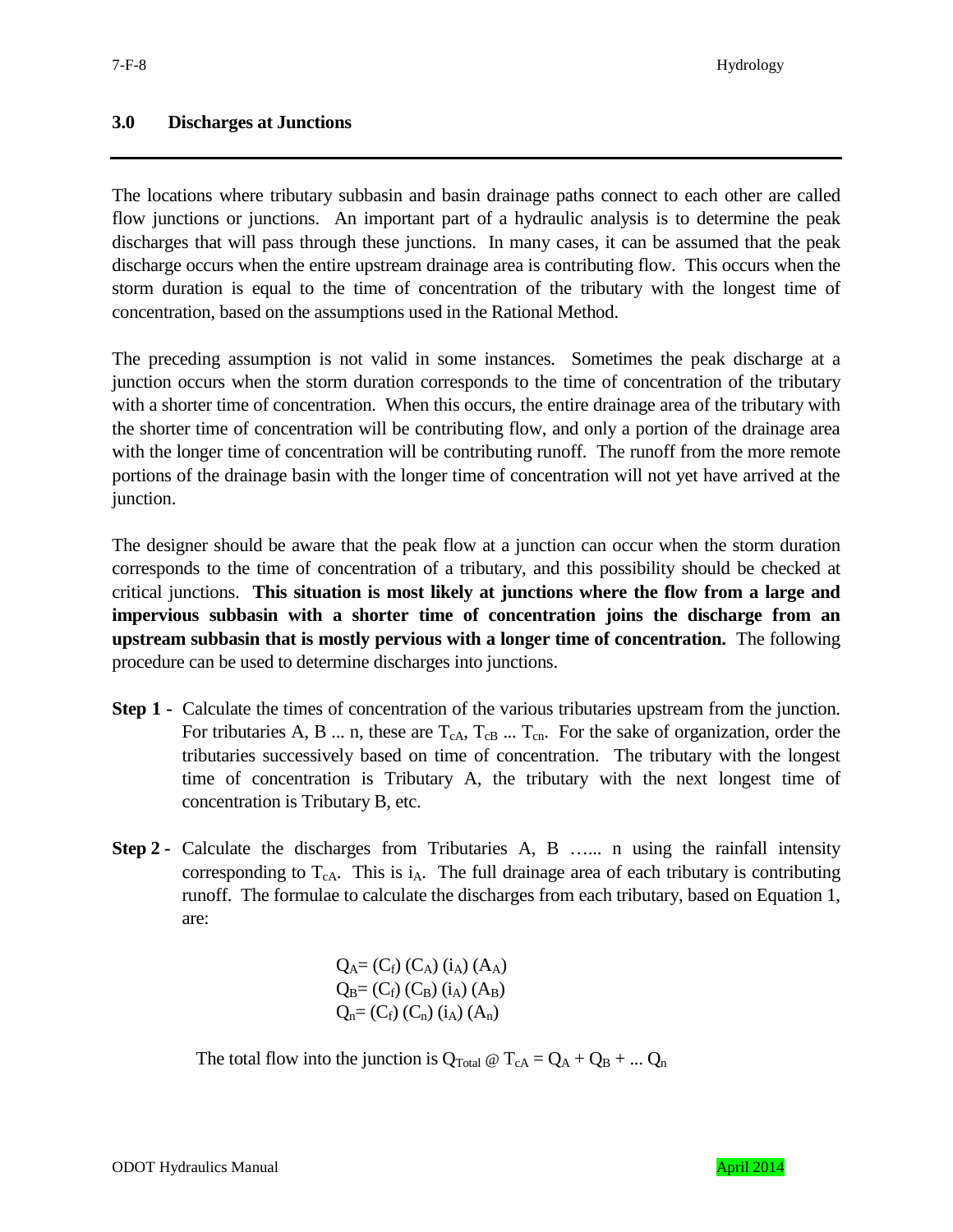**Step 3** - Recalculate the discharges from Tributaries A, B ... n using the rainfall intensity corresponding to  $T_{cB}$ . This is i<sub>B</sub>. Only a portion of the drainage area of the tributary with the longer time of concentration will contribute runoff. In this case, it would be Tributary A. Use the ratio of the times of concentration to determine the portion that contributes runoff, as follows:

$$
Q_{A} = (C_{f}) (C_{A}) (i_{B}) \left(\frac{T_{cB}}{T_{cA}}\right) (A_{A})
$$

The full drainage area of each tributary that has an equal or shorter time of concentration will contribute runoff. These are tributaries B ... n. The formulae to calculate the discharges are:

$$
Q_B = (C_f) (C_B) (i_B) (A_B)
$$
  

$$
Q_n = (C_f) (C_n) (i_B) (A_n)
$$

The total flow into the junction is  $Q_{\text{Total}} \otimes T_{\text{cB}} = Q_A + Q_B + ... Q_n$ 

**Step 4 -** Recalculate the discharges from Tributaries A, B ... n using the rainfall intensity corresponding to  $T_{cn}$ . This is  $i_n$ . Only portions of the drainage areas of the tributaries with the longer times of concentration will contribute runoff. In this case, this would be Tributaries A and B. Use the ratios of the times of concentration to determine the portions that contribute runoff, as follows:

$$
Q_{A} = (C_{f})(C_{A})(i_{n}) \left(\frac{T_{cn}}{T_{ca}}\right) (A_{A})
$$

$$
Q_{B} = (C_{f})(C_{B})(i_{n}) \left(\frac{T_{cn}}{T_{ca}}\right) (A_{B})
$$

and

$$
Q_n=(C_f) (C_n) (i_n) (A_n)
$$

The total flow into the junction is  $Q_{\text{Total}} \otimes T_{\text{cn}} = Q_A + Q_B + Q_n$ 

**Step 5 -** Compare the total discharges into the junction based on the different times of concentration. In this case this would be the results of Steps 2, 3, and 4. The highest total discharge governs, and it is to be used in the design or analysis.

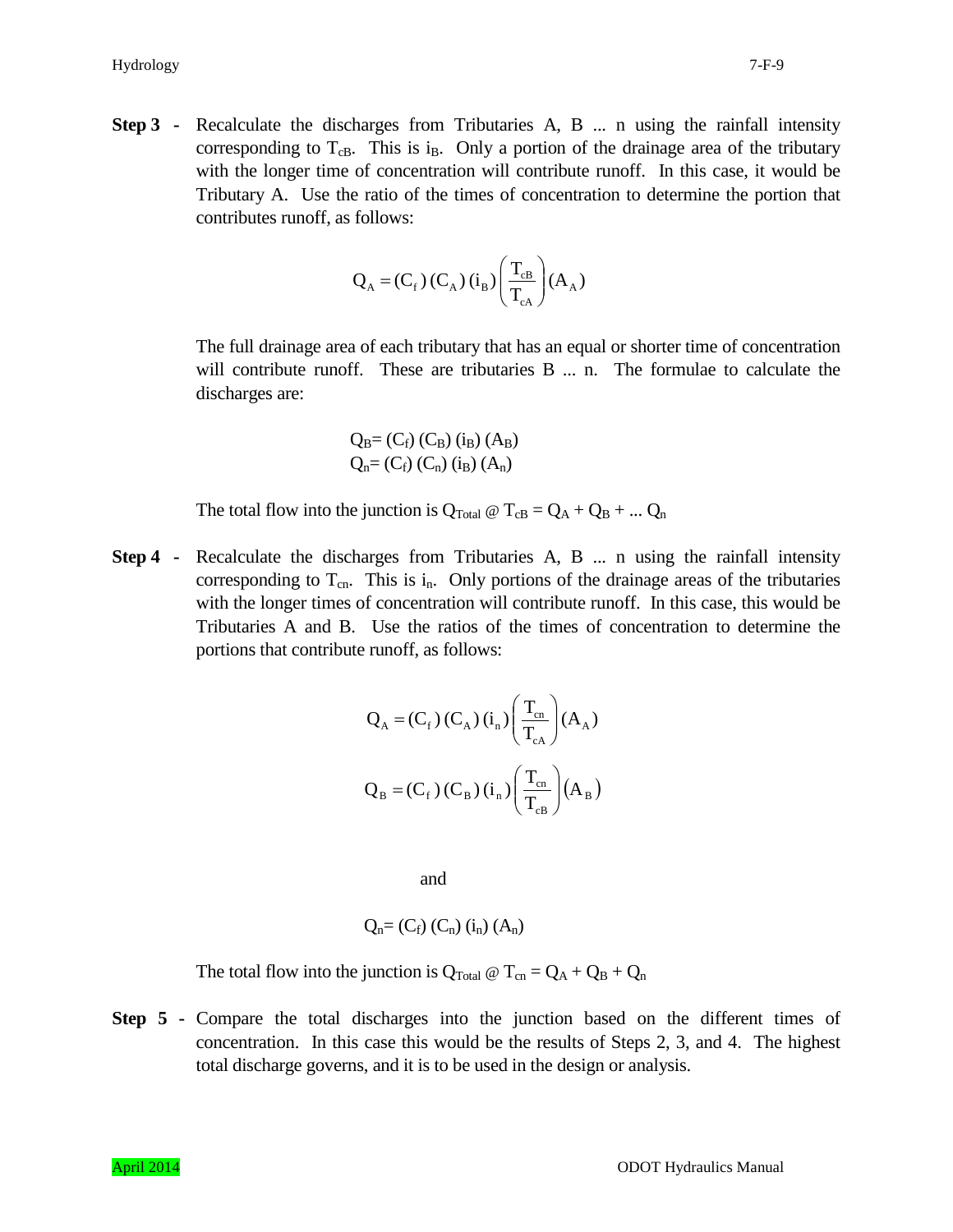### **4.0 Example Problem 1 - Rational Method**

Several urban residential lots are the first drainage basin of a storm drain system. The 10-year time of concentration  $(T_c)$ , and discharge  $(Q)$  are needed. The lots are small and it is assumed that runoff will be overland sheet flow. The project location data contains the following:

Basin area  $(A) = 1.24$  acres Length of overland flow  $(L) = 164$  feet Basin slope  $(S) = 0.02$  feet/feet Development density  $= 10$  housing units per acre Basin is in Imnaha

From Table 3: Manning's "n" for overland flow  $= 0.08$  (value for an urban residential area)

From the [I-D-R Curve Zone Map in Appendix A:](ftp://ftp.odot.state.or.us/techserv/Geo-Environmental/Hydraulics/Hydro/Manuals_and_Guidance/HDM%202011/Chapter_07_2011/Chapter_07_appendix_A/CHAPTER_07_APPENDIX_A.pdf) Imnaha is in Zone 10

A time of concentration  $(T_c)$  is assumed, and the corresponding rainfall intensity (i) is determined from Zone 10 I-D-R curve for a 10-year intensity. Values from this curve are used in the kinematic wave equation (Equation 4) to calculate the  $T_c$ , and the calculated  $T_c$  is compared to the assumed  $T_c$ . If the calculated and assumed  $T_c$  values are the same, then the solution for  $T_c$  has been found. If the calculated and assumed  $T_c$  values are different, a new  $T_c$  and corresponding i are used in Equation 4. This procedure is repeated until the calculated  $T_c$  is in agreement with the assumed  $T_c$ , as follows:

**Iteration 1:** Assuming  $T_c = 5$  minutes,  $i = 2.2$  inches per hour. Calculated  $T_c = 10$  minutes.

$$
T_c = 0.93 \frac{\left(164^{0.6}\right) \left(0.08^{0.6}\right)}{\left(2.2^{0.4}\right) \left(0.02^{0.3}\right)} = 10 \text{ minutes}
$$

Assumed and calculated  $T_c$  are not the same. Perform a second iteration.

**Iteration 2:** Assuming  $T_c = 12$  minutes,  $i = 1.6$  inches per hour. Calculated  $T_c = 12$  minutes.

$$
T_c = 0.93 \frac{\left(164^{0.6}\right) \left(0.08^{0.6}\right)}{\left(1.6^{0.4}\right) \left(0.02^{0.3}\right)} = 12 \text{ minutes}
$$

Since the assumed and calculated  $T_c$  are in agreement,  $T_c = 12$  minutes and i = 1.6 inches per hour. Use of the I-D-R curve is shown in Figure 2.

From Table 2:  $C_f = 1.0$  for a 10-year recurrence interval. From Table 1:  $C = 0.75$  (rolling terrain, dense residential with 6 to 15 units per acre)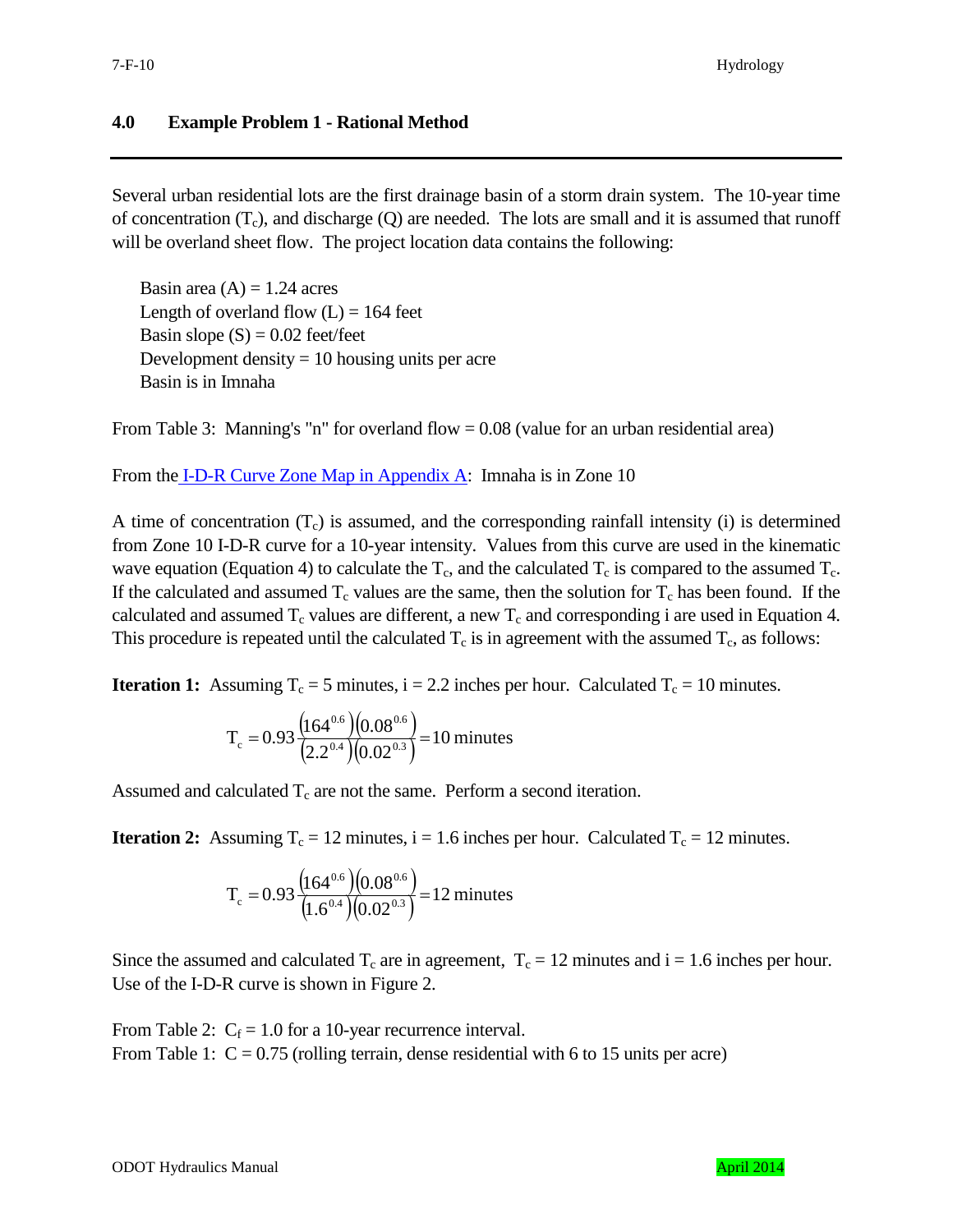The discharge is calculated using the Rational Method (Equation 1) as follows:

$$
Q_{10} = (1.0) (0.75) (1.6) (1.24) = 1.5
$$
 cubic feet per second

# **5.0 Example Problem 2 - Rational Method**

Drainage from the basin shown in Figure 3 flows to a highway culvert crossing. Peak flow is needed for a 50-year design storm using the Rational Method,  $Q = C_f C$  i A. The project is in Bend. A runoff coefficient adjustment factor  $(C_f)$  is needed because peak flow is to be determined for a 50year storm. From Table 2, the adjustment factor is:  $C_f = 1.2$ 

A composite runoff coefficient (C) is needed because the drainage basin contains subareas with different C values. Subarea C values are from Table 1, and the composite C value is calculated as follows:

| Description                                                                   | "C" Value            | Area (acres)      | <b>Impervious</b> Area<br>$C_iA_i$ (acres) |
|-------------------------------------------------------------------------------|----------------------|-------------------|--------------------------------------------|
| <b>Rolling Forest</b><br><b>Flat Light Residential</b><br><b>Flat Pasture</b> | 0.15<br>0.35<br>0.25 | 3.2<br>3.0<br>4.7 | 0.5<br>1.1<br>1.2                          |
|                                                                               | Total                | 10.9              | 2.8                                        |

The composite runoff coefficient is calculated using Equation 2 as follows:

$$
C = \frac{(0.5 + 1.1 + 1.2)}{10.9} = \frac{2.8}{10.9} = 0.26
$$

The area (A) is also calculated during this step:  $A = 10.9$  acres

The rainfall intensity (i) is needed. The Bend area is in Zone 10 according to the **I-D-R** Curve Index [in Appendix A.](ftp://ftp.odot.state.or.us/techserv/Geo-Environmental/Hydraulics/Hydro/Manuals_and_Guidance/HDM%202011/Chapter_07_2011/Chapter_07_appendix_A/CHAPTER_07_APPENDIX_A.pdf) The 50-year curve will be used. The time of concentration  $(T_c)$  must first be estimated to obtain the rainfall intensity. For this example, the drainage path used to determine the time of concentration is composed of two segments. The first segment is 300 feet long and it is assumed to be overland sheet flow. The remaining 900-foot long segment is assumed to be shallow concentrated flow.

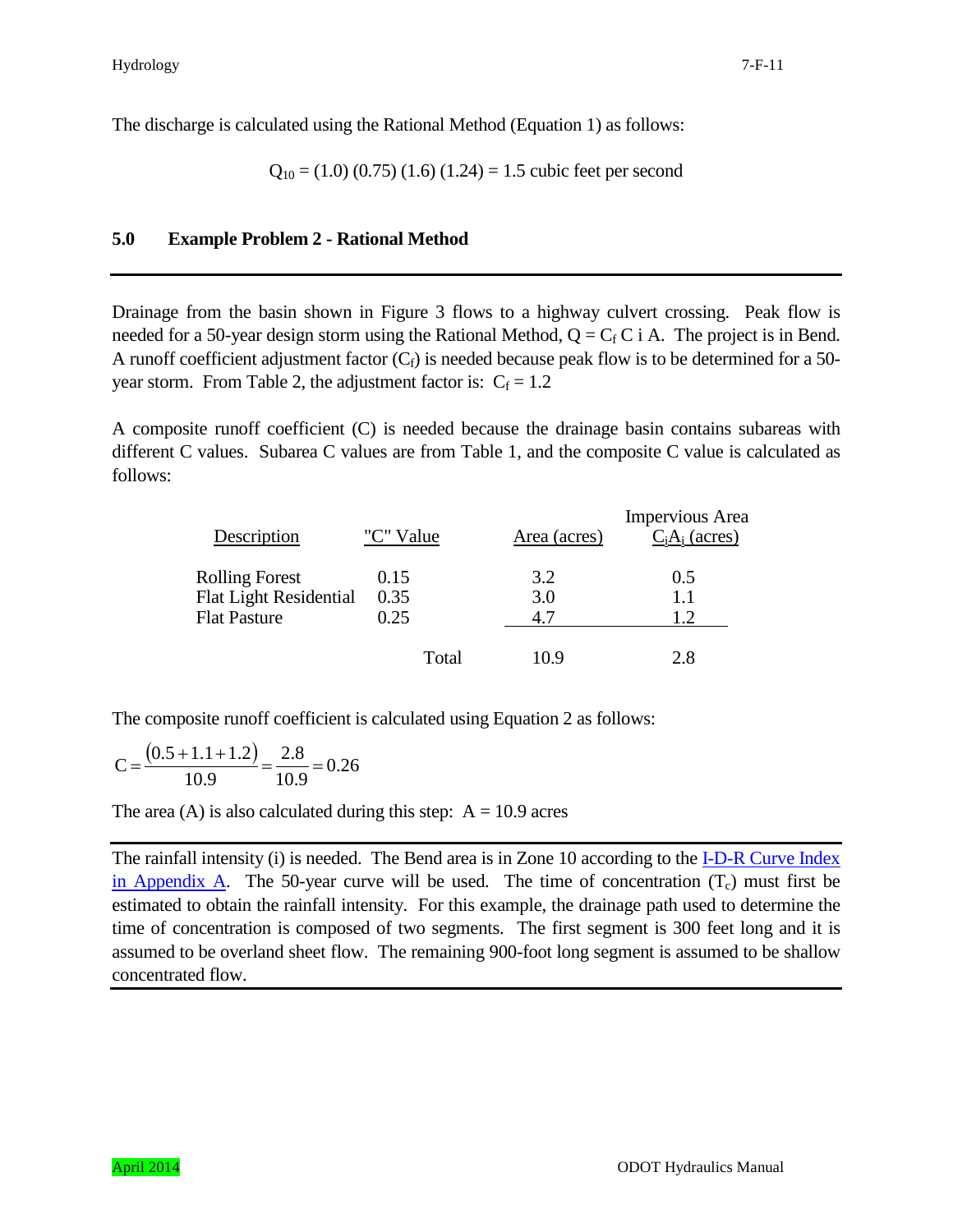



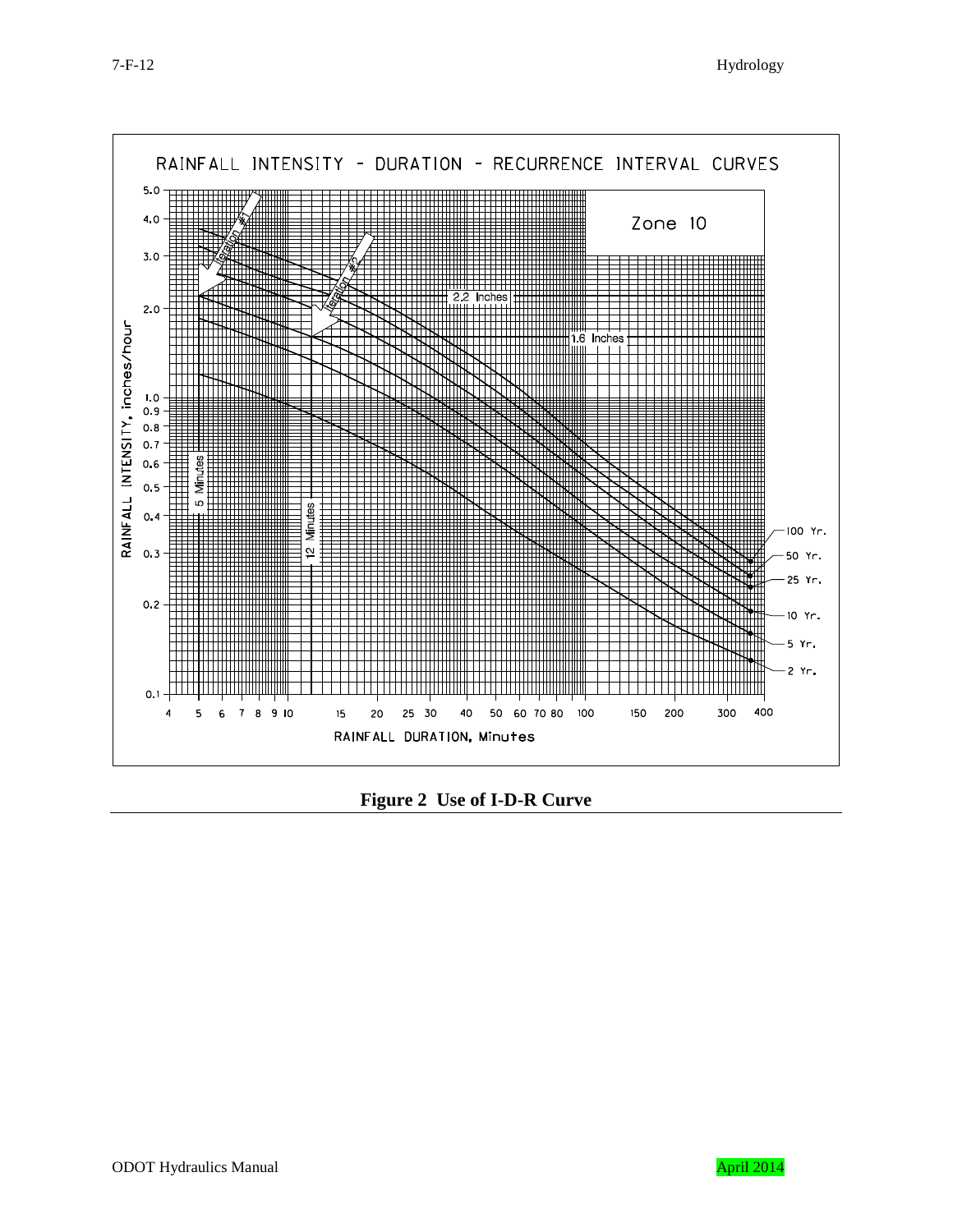

**Figure 3 Drainage Basin Near Bend, Oregon**